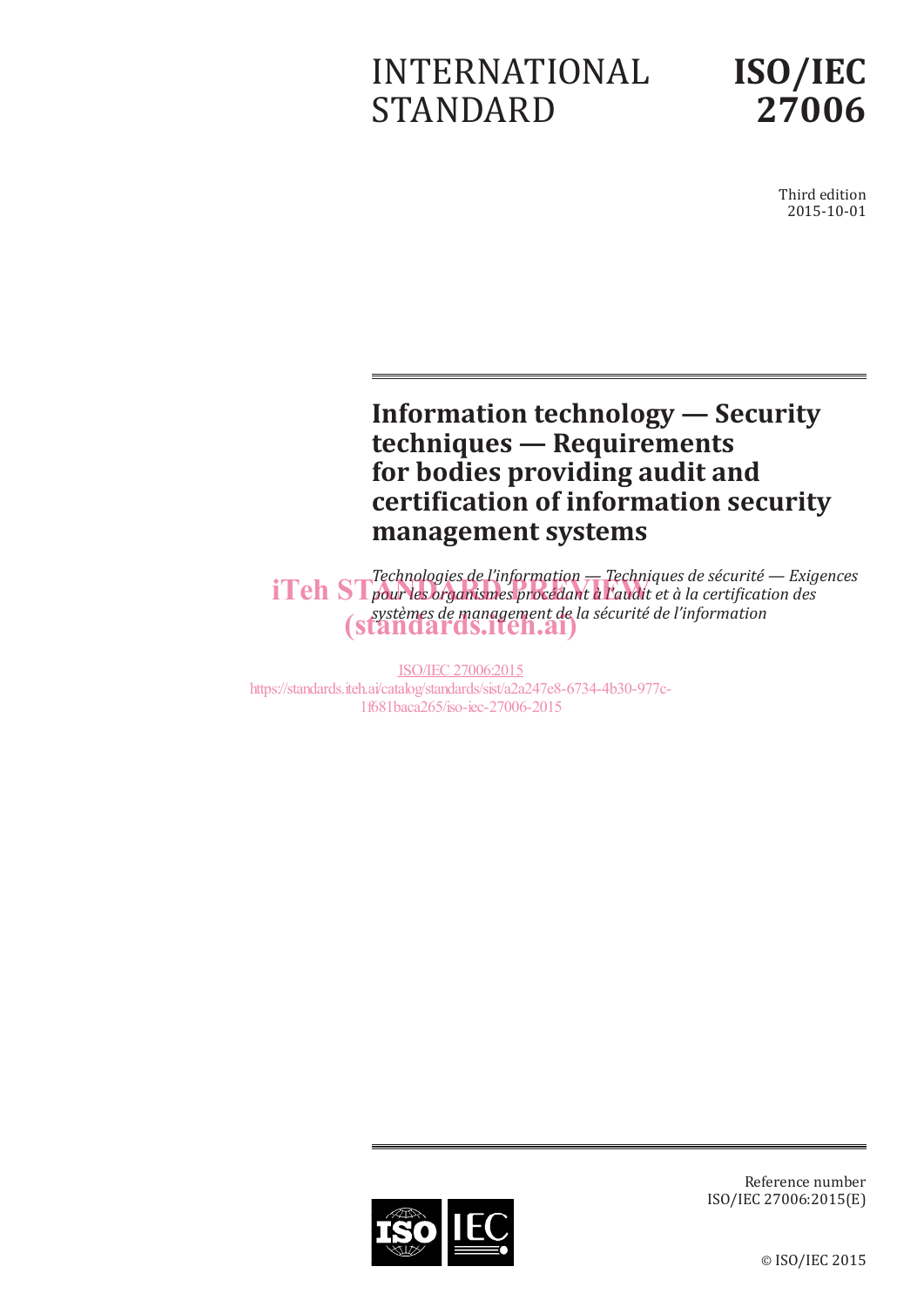## iTeh STANDARD PREVIEW (standards.iteh.ai)

ISO/IEC 27006:2015 https://standards.iteh.ai/catalog/standards/sist/a2a247e8-6734-4b30-977c-1f681baca265/iso-iec-27006-2015



© ISO/IEC 2015, Published in Switzerland

All rights reserved. Unless otherwise specified, no part of this publication may be reproduced or utilized otherwise in any form or by any means, electronic or mechanical, including photocopying, or posting on the internet or an intranet, without prior written permission. Permission can be requested from either ISO at the address below or ISO's member body in the country of the requester.

ISO copyright office Ch. de Blandonnet 8 • CP 401 CH-1214 Vernier, Geneva, Switzerland Tel. +41 22 749 01 11 Fax +41 22 749 09 47 copyright@iso.org www.iso.org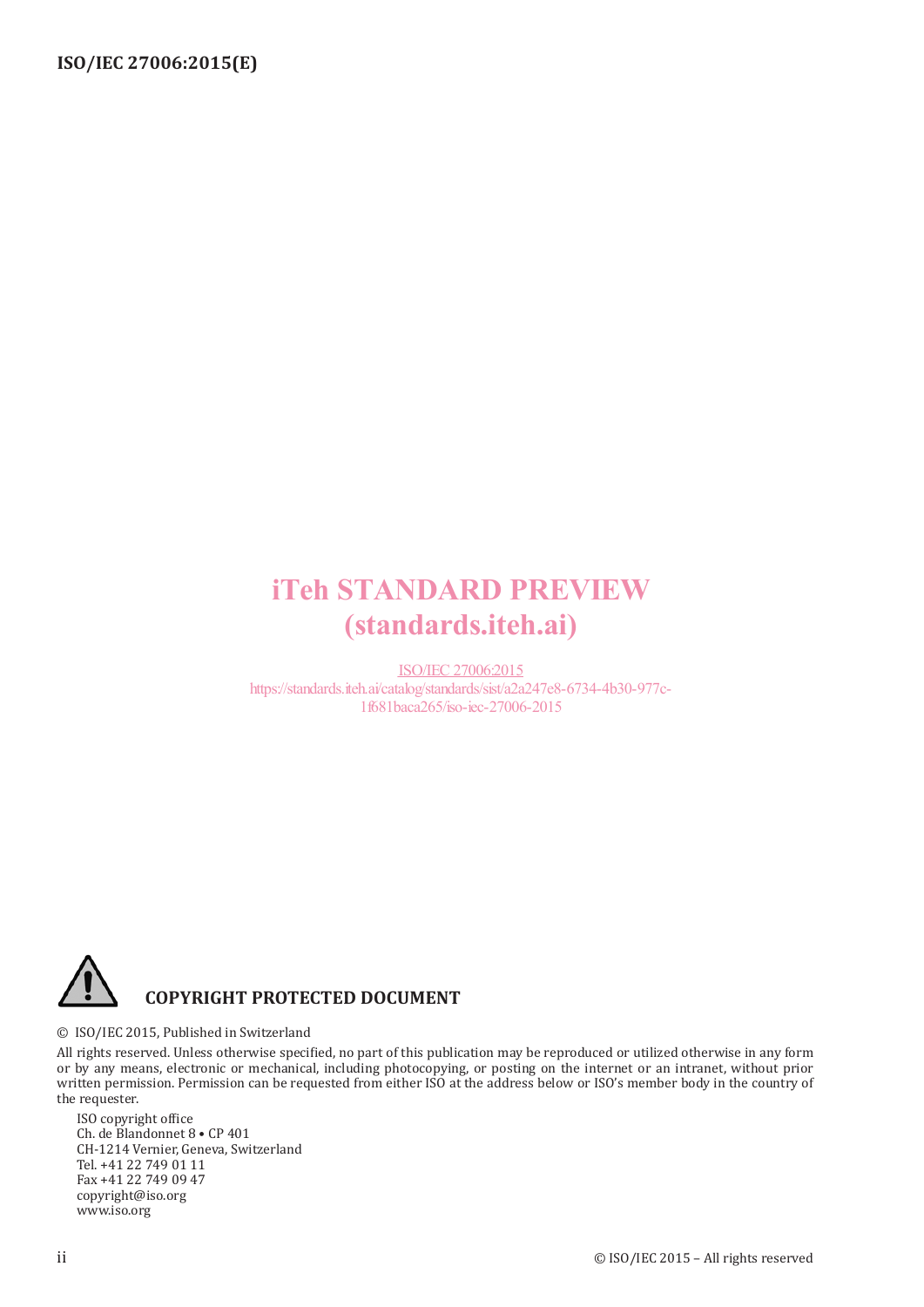## **Contents**

| . .<br>×<br>۹<br>×<br>×<br>v |
|------------------------------|
|------------------------------|

| 2 |                                                                                                                                                                                                                                                                                                                                                                              |                                                                                                                                                                                                                                |  |  |  |  |
|---|------------------------------------------------------------------------------------------------------------------------------------------------------------------------------------------------------------------------------------------------------------------------------------------------------------------------------------------------------------------------------|--------------------------------------------------------------------------------------------------------------------------------------------------------------------------------------------------------------------------------|--|--|--|--|
|   |                                                                                                                                                                                                                                                                                                                                                                              |                                                                                                                                                                                                                                |  |  |  |  |
| 3 |                                                                                                                                                                                                                                                                                                                                                                              |                                                                                                                                                                                                                                |  |  |  |  |
| 4 |                                                                                                                                                                                                                                                                                                                                                                              |                                                                                                                                                                                                                                |  |  |  |  |
| 5 |                                                                                                                                                                                                                                                                                                                                                                              |                                                                                                                                                                                                                                |  |  |  |  |
|   | 5.1                                                                                                                                                                                                                                                                                                                                                                          |                                                                                                                                                                                                                                |  |  |  |  |
|   | 5.2                                                                                                                                                                                                                                                                                                                                                                          |                                                                                                                                                                                                                                |  |  |  |  |
|   |                                                                                                                                                                                                                                                                                                                                                                              |                                                                                                                                                                                                                                |  |  |  |  |
|   | 5.3                                                                                                                                                                                                                                                                                                                                                                          |                                                                                                                                                                                                                                |  |  |  |  |
| 6 |                                                                                                                                                                                                                                                                                                                                                                              |                                                                                                                                                                                                                                |  |  |  |  |
| 7 |                                                                                                                                                                                                                                                                                                                                                                              |                                                                                                                                                                                                                                |  |  |  |  |
|   | 7.1                                                                                                                                                                                                                                                                                                                                                                          | Competence of personnel 22 and 23 and 23 and 24 and 25 and 26 and 26 and 26 and 26 and 26 and 26 and 26 and 26 and 26 and 26 and 26 and 26 and 26 and 26 and 26 and 26 and 26 and 26 and 26 and 26 and 26 and 26 and 26 and 26 |  |  |  |  |
|   |                                                                                                                                                                                                                                                                                                                                                                              | 7.1.1                                                                                                                                                                                                                          |  |  |  |  |
|   |                                                                                                                                                                                                                                                                                                                                                                              | 7.1.2                                                                                                                                                                                                                          |  |  |  |  |
|   | 7.2                                                                                                                                                                                                                                                                                                                                                                          |                                                                                                                                                                                                                                |  |  |  |  |
|   |                                                                                                                                                                                                                                                                                                                                                                              | 7.2.1                                                                                                                                                                                                                          |  |  |  |  |
|   | 7.3                                                                                                                                                                                                                                                                                                                                                                          |                                                                                                                                                                                                                                |  |  |  |  |
|   |                                                                                                                                                                                                                                                                                                                                                                              | IS 7.3 Using external auditors or external technical experts as part of the audit team and technical experts as part of the<br>7.3.1                                                                                           |  |  |  |  |
|   |                                                                                                                                                                                                                                                                                                                                                                              |                                                                                                                                                                                                                                |  |  |  |  |
|   |                                                                                                                                                                                                                                                                                                                                                                              |                                                                                                                                                                                                                                |  |  |  |  |
|   |                                                                                                                                                                                                                                                                                                                                                                              |                                                                                                                                                                                                                                |  |  |  |  |
| 8 | $\begin{tabular}{ll} 7.4 & Personal records. & \underline{ISO/IEC 27006:2015} & \\ 7.5 & Outsourcing. & \underline{ISO/IEC 27006:2015} & \\ & https://standards.iteh.a/catalog/standards/sist/a2a247e8-6734-4b30-977c- & \\ \textbf{Information requirements}_{F68:1baca265/iso-ice-27006-2015} & \textbf{8} & \\ 8.1 & Public information. & \textbf{8} & \\ \end{tabular}$ |                                                                                                                                                                                                                                |  |  |  |  |
|   |                                                                                                                                                                                                                                                                                                                                                                              |                                                                                                                                                                                                                                |  |  |  |  |
|   | 8.2                                                                                                                                                                                                                                                                                                                                                                          | 8.2.1                                                                                                                                                                                                                          |  |  |  |  |
|   | 8.3                                                                                                                                                                                                                                                                                                                                                                          |                                                                                                                                                                                                                                |  |  |  |  |
|   | 8.4                                                                                                                                                                                                                                                                                                                                                                          |                                                                                                                                                                                                                                |  |  |  |  |
|   |                                                                                                                                                                                                                                                                                                                                                                              | 8.4.1                                                                                                                                                                                                                          |  |  |  |  |
|   | 8.5                                                                                                                                                                                                                                                                                                                                                                          |                                                                                                                                                                                                                                |  |  |  |  |
| 9 |                                                                                                                                                                                                                                                                                                                                                                              |                                                                                                                                                                                                                                |  |  |  |  |
|   | 9.1                                                                                                                                                                                                                                                                                                                                                                          |                                                                                                                                                                                                                                |  |  |  |  |
|   |                                                                                                                                                                                                                                                                                                                                                                              | 9.1.1                                                                                                                                                                                                                          |  |  |  |  |
|   |                                                                                                                                                                                                                                                                                                                                                                              | 9.1.2                                                                                                                                                                                                                          |  |  |  |  |
|   |                                                                                                                                                                                                                                                                                                                                                                              | 9.1.3                                                                                                                                                                                                                          |  |  |  |  |
|   |                                                                                                                                                                                                                                                                                                                                                                              | 9.1.4                                                                                                                                                                                                                          |  |  |  |  |
|   |                                                                                                                                                                                                                                                                                                                                                                              | 9.1.5                                                                                                                                                                                                                          |  |  |  |  |
|   |                                                                                                                                                                                                                                                                                                                                                                              | 9.1.6                                                                                                                                                                                                                          |  |  |  |  |
|   | 9.2                                                                                                                                                                                                                                                                                                                                                                          |                                                                                                                                                                                                                                |  |  |  |  |
|   |                                                                                                                                                                                                                                                                                                                                                                              | 9.2.1                                                                                                                                                                                                                          |  |  |  |  |
|   |                                                                                                                                                                                                                                                                                                                                                                              | 9.2.2                                                                                                                                                                                                                          |  |  |  |  |
|   |                                                                                                                                                                                                                                                                                                                                                                              | 9.2.3                                                                                                                                                                                                                          |  |  |  |  |
|   | 9.3                                                                                                                                                                                                                                                                                                                                                                          | Initial certification <b>Exercise 23</b><br>9.3.1                                                                                                                                                                              |  |  |  |  |
|   | 9.4                                                                                                                                                                                                                                                                                                                                                                          |                                                                                                                                                                                                                                |  |  |  |  |
|   |                                                                                                                                                                                                                                                                                                                                                                              | 9.4.1                                                                                                                                                                                                                          |  |  |  |  |
|   |                                                                                                                                                                                                                                                                                                                                                                              | 9.4.2                                                                                                                                                                                                                          |  |  |  |  |
|   |                                                                                                                                                                                                                                                                                                                                                                              | 9.4.3                                                                                                                                                                                                                          |  |  |  |  |
|   | 9.5                                                                                                                                                                                                                                                                                                                                                                          |                                                                                                                                                                                                                                |  |  |  |  |
|   |                                                                                                                                                                                                                                                                                                                                                                              | 9.5.1                                                                                                                                                                                                                          |  |  |  |  |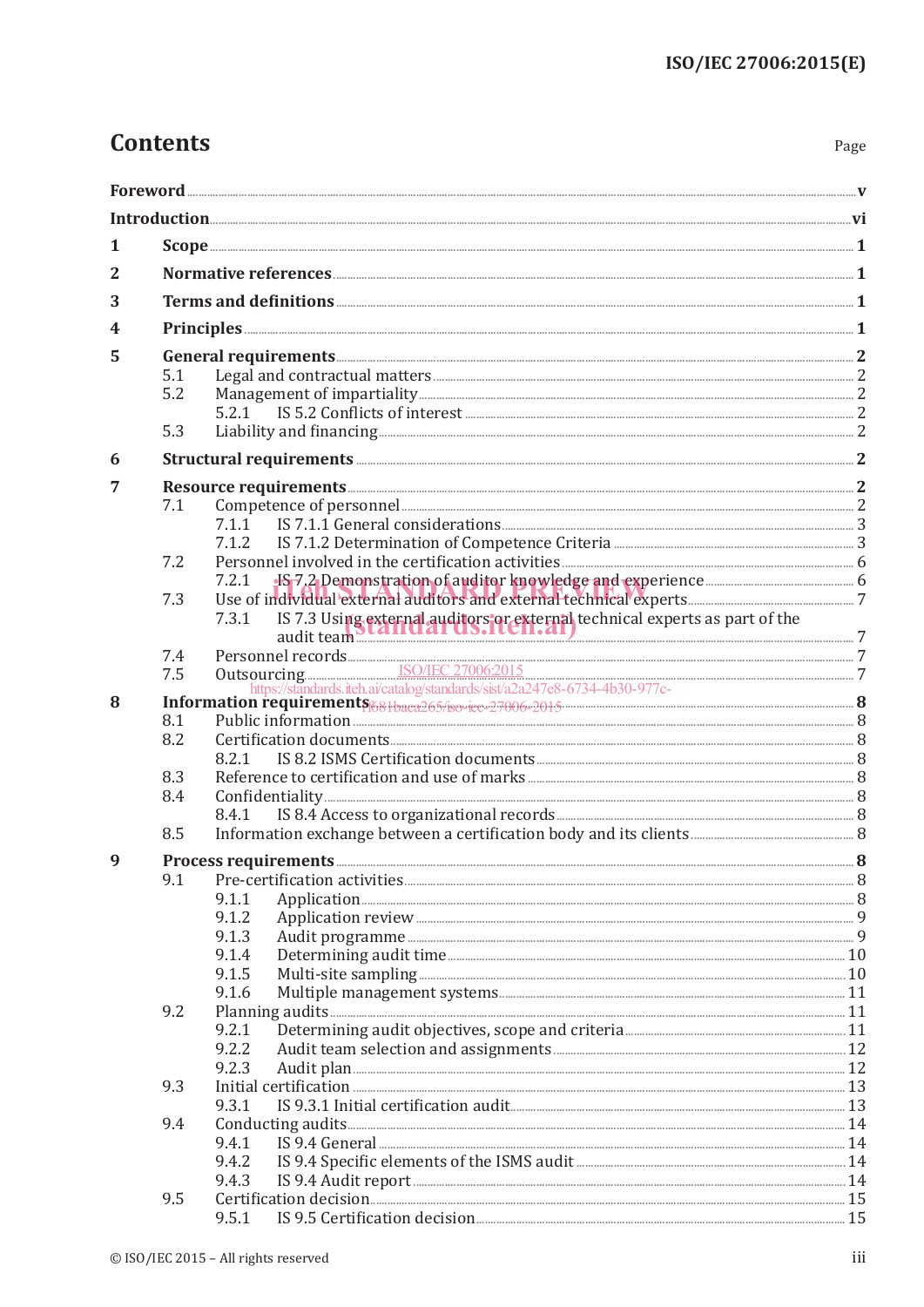|           | 9.6  |                                                                                                                         |  |  |
|-----------|------|-------------------------------------------------------------------------------------------------------------------------|--|--|
|           |      | General 2000 Constant 2000 Constant 2000 Constant 2000 Constant 2000 Constant 2000 Constant 2000 Constant 2000<br>9.6.1 |  |  |
|           |      | 9.6.2                                                                                                                   |  |  |
|           |      | 9.6.3                                                                                                                   |  |  |
|           |      | 9.6.4                                                                                                                   |  |  |
|           |      | 9.6.5                                                                                                                   |  |  |
|           | 9.7  |                                                                                                                         |  |  |
|           | 9.8  |                                                                                                                         |  |  |
|           |      | 9.8.1 IS 9.8 Complaints <b>State of the Complaints</b> 37                                                               |  |  |
|           | 9.9  |                                                                                                                         |  |  |
| <b>10</b> |      | Management system requirements for certification bodies <b>Management</b> system 17                                     |  |  |
|           | 10.1 |                                                                                                                         |  |  |
|           |      |                                                                                                                         |  |  |
|           | 10.2 |                                                                                                                         |  |  |
|           | 10.3 | Option B: Management system requirements in accordance with ISO 9001 17                                                 |  |  |
|           |      |                                                                                                                         |  |  |
|           |      |                                                                                                                         |  |  |
|           |      |                                                                                                                         |  |  |
|           |      | Annex D (informative) Guidance for review of implemented ISO/IEC 27001:2013,                                            |  |  |
|           |      | Annex A controls 28                                                                                                     |  |  |
|           |      |                                                                                                                         |  |  |
|           |      | <b>Teh STANDARD PREVIE</b>                                                                                              |  |  |

# (standards.iteh.ai)

**ISO/IEC 27006:2015** 

https://standards.iteh.ai/catalog/standards/sist/a2a247e8-6734-4b30-977c-1f681baca265/iso-iec-27006-2015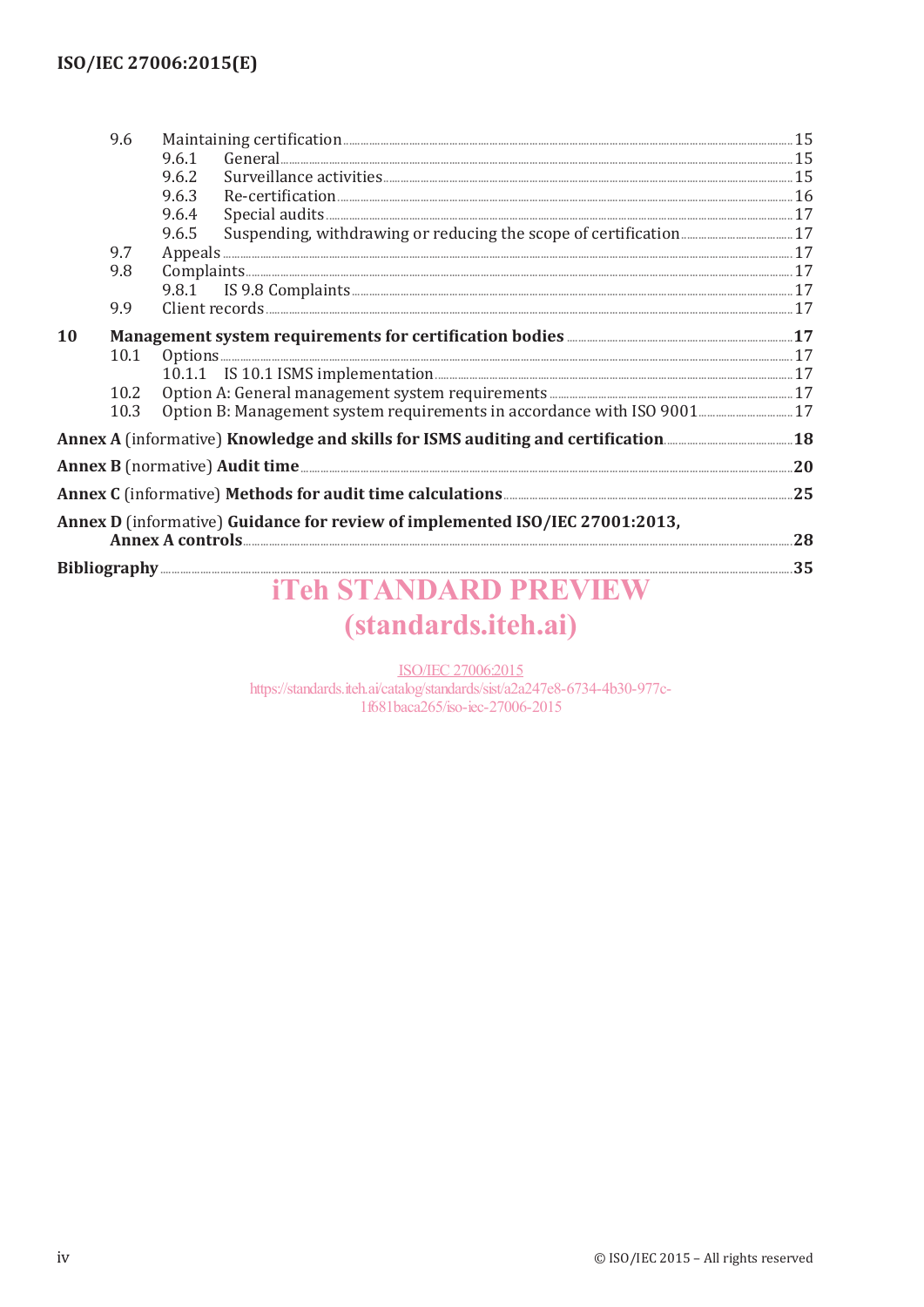## **Foreword**

ISO (the International Organization for Standardization) and IEC (the International Electrotechnical Commission) form the specialized system for worldwide standardization. National bodies that are members of ISO or IEC participate in the development of International Standards through technical committees established by the respective organization to deal with particular fields of technical activity. ISO and IEC technical committees collaborate in fields of mutual interest. Other international organizations, governmental and non-governmental, in liaison with ISO and IEC, also take part in the work. In the field of information technology, ISO and IEC have established a joint technical committee, ISO/IEC JTC 1.

The procedures used to develop this document and those intended for its further maintenance are described in the ISO/IEC Directives, Part 1. In particular the different approval criteria needed for the different types of document should be noted. This document was drafted in accordance with the editorial rules of the ISO/IEC Directives, Part 2 (see www.iso.org/directives).

Attention is drawn to the possibility that some of the elements of this document may be the subject of patent rights. ISO and IEC shall not be held responsible for identifying any or all such patent rights. Details of any patent rights identified during the development of the document will be in the Introduction and/or on the ISO list of patent declarations received (see www.iso.org/patents).

Any trade name used in this document is information given for the convenience of users and does not constitute an endorsement.

For an explanation on the meaning of ISO/specific terms and expressions related to conformity<br>assessment as well as information about ISO's adherence to the WTO principles in the Technical assessment, as well as information about ISO's adherence to the WTO principles in the Technical Barriers to Trade (TBT) see the **following URL: Foreword - Supplementary** information

The committee responsible for this document is ISO/IEC JTC 1, *Information technology*, SC 27, *IT Security techniques*. ISO/IEC 27006:2015 https://standards.iteh.ai/catalog/standards/sist/a2a247e8-6734-4b30-977c-

ISO/IEC 27006 was prepared by the Joint Technical Committee ISO/IEC JTC 1, Information technology, Subcommittee SC 27, *IT Security techniques*.

This third edition cancels and replaces the second edition (ISO/IEC 27006:2011), which has been technically revised.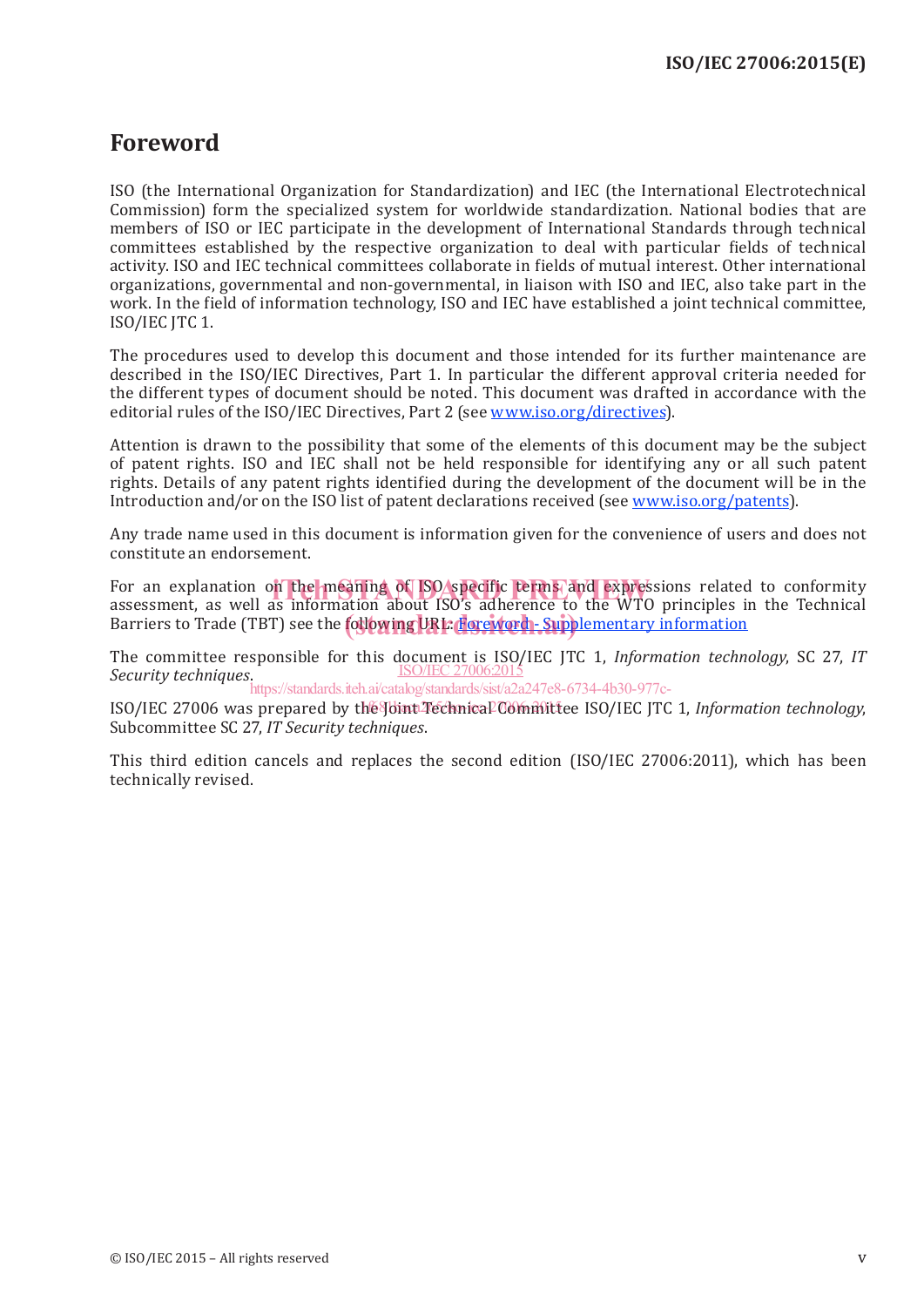## **Introduction**

ISO/IEC 17021-1 sets out criteria for bodies operating audit and certification of management systems. If such bodies are to be accredited as complying with ISO/IEC 17021-1 with the objective of auditing and certifying information security management systems (ISMS) in accordance with ISO/IEC 27001:2013, some additional requirements and guidance to ISO/IEC 17021-1 are necessary. These are provided by this International Standard.

The text in this International Standard follows the structure of ISO/IEC 17021-1 and the additional ISMS-specific requirements and guidance on the application of ISO/IEC 17021-1 for ISMS certification are identified by the letters "IS".

The term "shall" is used throughout this International Standard to indicate those provisions which, reflecting the requirements of ISO/IEC 17021-1 and ISO/IEC 27001, are mandatory. The term "should" is used to indicate recommendation.

The primary purpose of this International Standard is to enable accreditation bodies to more effectively harmonize their application of the standards against which they are bound to assess certification bodies.

Throughout this International Standard, the terms "management system" and "system" are used interchangeably. The definition of a management system can be found in ISO 9000:2005. The management system as used in this International Standard is not to be confused with other types of systems, such as IT systems.

## iTeh STANDARD PREVIEW (standards.iteh.ai)

ISO/IEC 27006:2015 https://standards.iteh.ai/catalog/standards/sist/a2a247e8-6734-4b30-977c-1f681baca265/iso-iec-27006-2015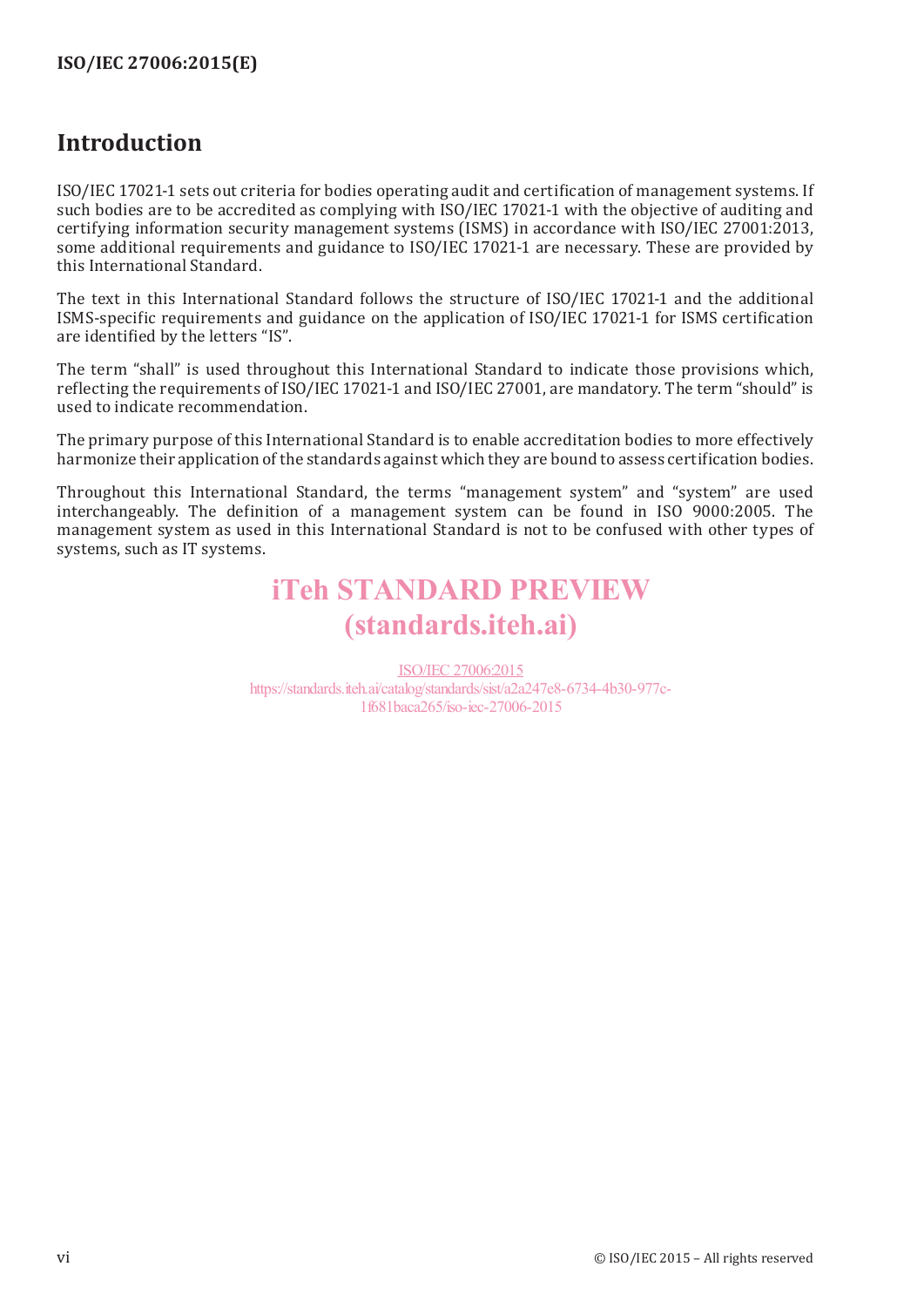## **Information technology — Security techniques — Requirements for bodies providing audit and certification of information security management systems**

## **1 Scope**

This International Standard specifies requirements and provides guidance for bodies providing audit and certification of an information security management system (ISMS), in addition to the requirements contained within ISO/IEC 17021-1 and ISO/IEC 27001. It is primarily intended to support the accreditation of certification bodies providing ISMS certification.

The requirements contained in this International Standard need to be demonstrated in terms of competence and reliability by any body providing ISMS certification, and the guidance contained in this International Standard provides additional interpretation of these requirements for any body providing ISMS certification.

NOTE This International Standard can be used as a criteria document for accreditation, peer assessment or other audit processes.

## 2 Normative references **STANDARD PREVIEW**

The following documents, in whole arm part, are normatively referenced in this document and are indispensable for its application. For dated references, only the edition cited applies. For undated references, the latest edition of the refe<u>renced document</u> (including any amendments) applies.

ISO/IEC 17021-1:2015, Conformity assessment <sub>/iso</sub> Requirements for bodies providing audit and certification *of management systems — Part 1: Requirements* https://standards.iteh.ai/catalog/standards/sist/a2a247e8-6734-4b30-977c-

ISO/IEC 27000, *Information technology — Security techniques — Information security management systems — Overview and vocabulary*

ISO/IEC 27001:2013, *Information technology — Security techniques — Information security management systems — Requirements*

## **3 Terms and definitions**

For the purposes of this document, the terms and definitions given in ISO/IEC 17021-1, ISO/IEC 27000 and the following apply.

## **3.1**

#### **certification documents**

documents indicating that a client's ISMS conforms to specified ISMS standards and any supplementary documentation required under the system

## **4 Principles**

The principles from ISO/IEC 17021-1, 4 apply.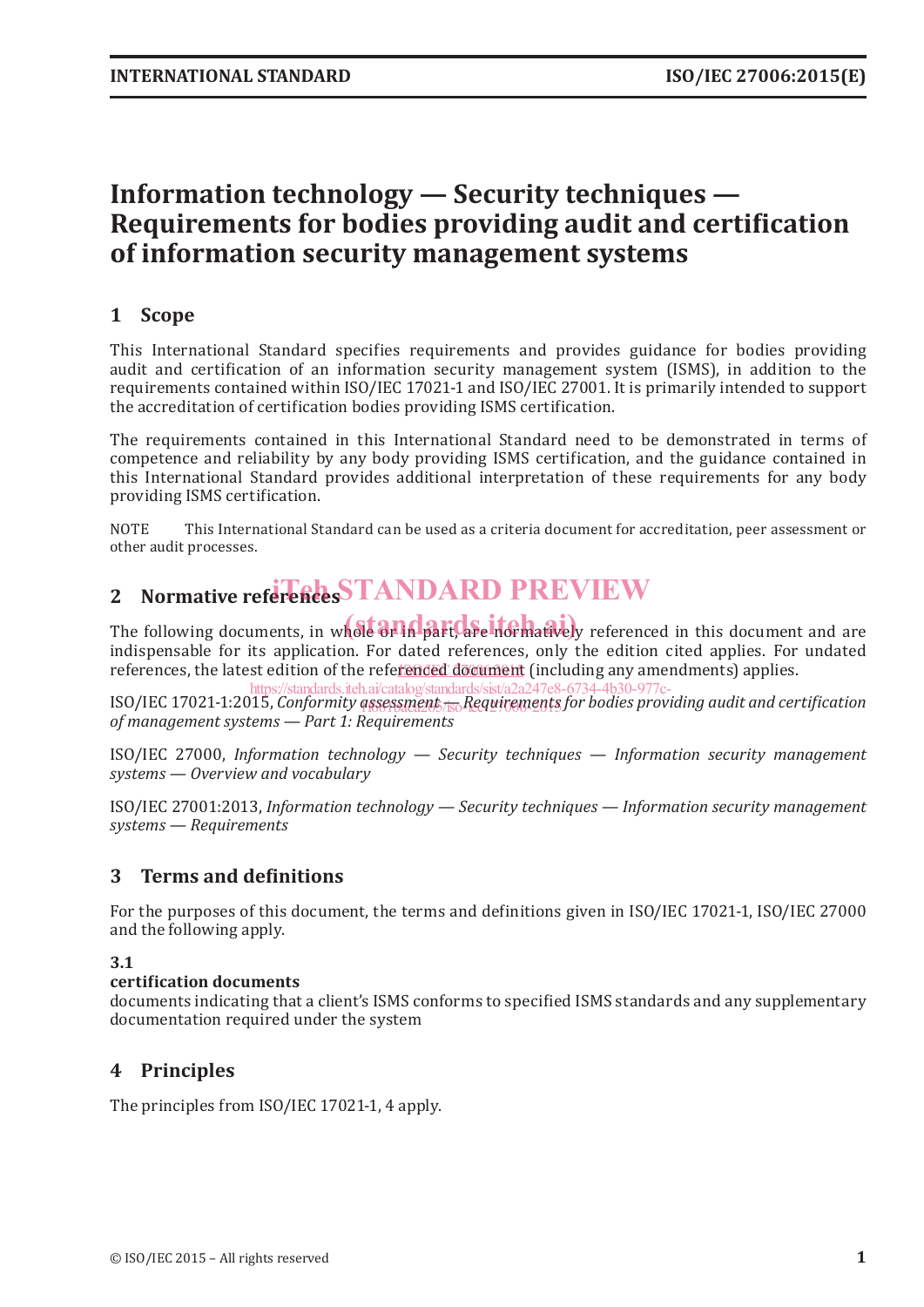## **5 General requirements**

## **5.1 Legal and contractual matters**

The requirements of ISO/IEC 17021-1, 5.1 apply.

## **5.2 Management of impartiality**

The requirements of ISO/IEC 17021-1, 5.2 apply. In addition, the following requirements and guidance apply.

## **5.2.1 IS 5.2 Conflicts of interest**

Certification bodies may carry out the following duties without them being considered as consultancy or having a potential conflict of interest:

- a) arranging and participating as a lecturer in training courses, provided that, where these courses relate to information security management, related management systems or auditing, certification bodies shall confine themselves to the provision of generic information and advice which is publicly available, i.e. they shall not provide company-specific advice which contravenes the requirements of b) below;
- b) making available or publishing on request information describing the certification body's interpretation of the requirements of the certification audit standards (see  $9.1.3.6$ );
- interpretation of the requirements of the certification audit standards (see 21.3.8),<br>c) activities prior to audit, solely aimed at determining readiness for certification audit; however, such activities shall not result in the provision of recommendations or extended a would contravene this always and the continuation hady shall he shall the continuum that such activities do not contravene clause and the certification body shall be able to confirm that such activities do not contravene these requirements and that they are not used to justify a reduction in the eventual certification that is a straining that the server is an allowing that the eventual certification audit duration; https://standards.iteh.ai/catalog/standards/sist/a2a247e8-6734-4b30-977c-
- d) performing second and third-party audits according to standards or regulations other than those being part of the scope of accreditation;
- e) adding value during certification audits and surveillance visits, e.g. by identifying opportunities for improvement, as they become evident during the audit, without recommending specific solutions.

The certification body shall not provide internal information security reviews of the client's ISMS subject to certification. Furthermore, the certification body shall be independent from the body or bodies (including any individuals) which provide the internal ISMS audit.

## **5.3 Liability and financing**

The requirements of ISO/IEC 17021-1, 5.3 apply.

## **6 Structural requirements**

The requirements of ISO/IEC 17021-1, 6 apply.

## **7 Resource requirements**

## **7.1 Competence of personnel**

The requirements of ISO/IEC 17021-1, 7.1 apply. In addition, the following requirements and guidance apply.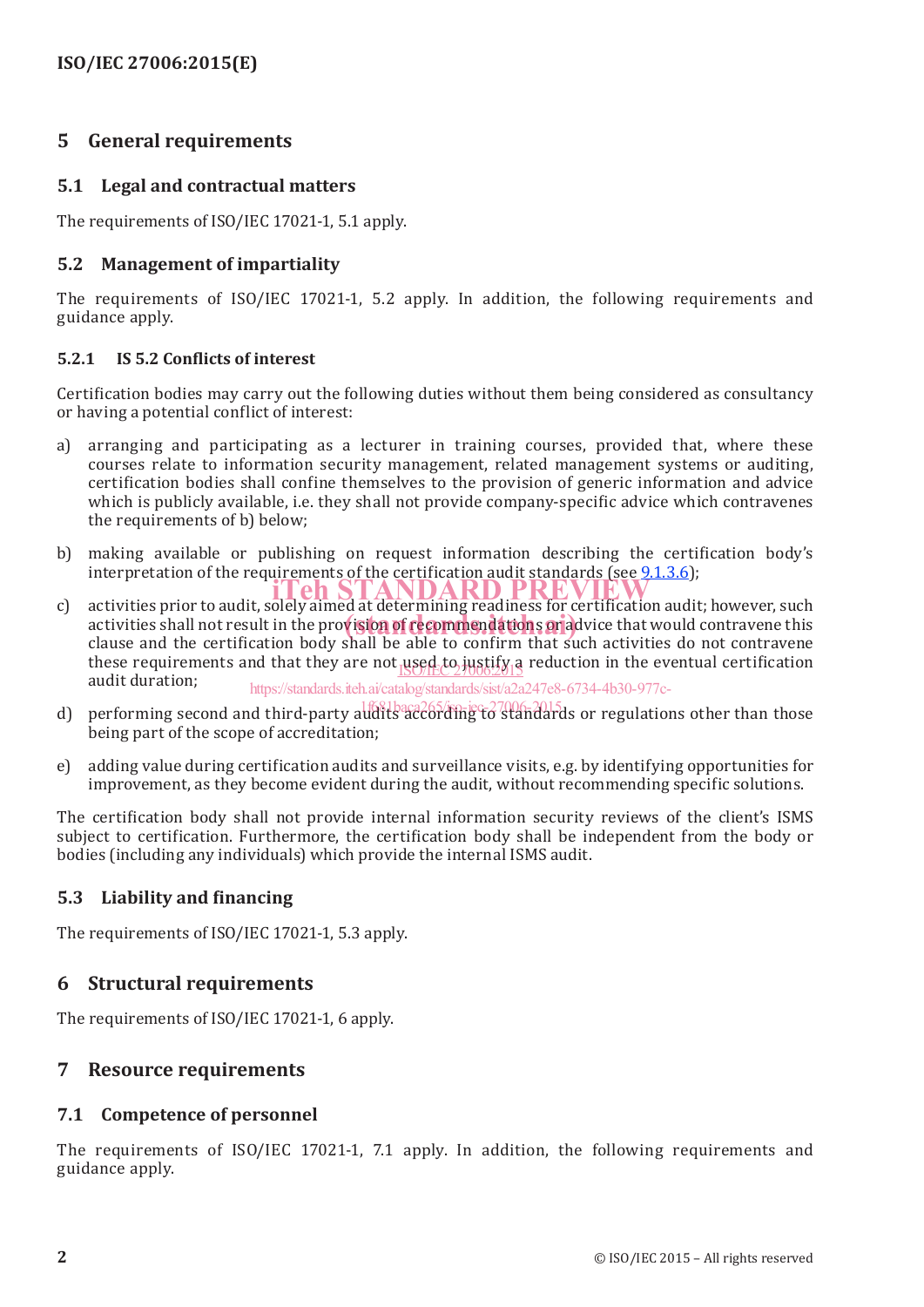## **7.1.1 IS 7.1.1 General considerations**

#### **7.1.1.1 Generic competence requirements**

The certification body shall ensure that it has knowledge of the technological, legal and regulatory developments relevant to the ISMS of the client which it assesses.

The certification body shall define the competence requirements for each certification function as referenced in Table A.1 of ISO/IEC 17021-1. The certification body shall take into account all the requirements specified in ISO/IEC 17021-1 and 7.1.2 and 7.2.1 of this International Standard that are relevant for the ISMS technical areas as determined by the certification body.

NOTE  $A$ nnex  $\overline{A}$  provides a summary of the competence requirements for personnel involved in specific certification functions.

#### **7.1.2 IS 7.1.2 Determination of Competence Criteria**

#### **7.1.2.1 Competence requirements for ISMS auditing**

#### **7.1.2.1.1 General requirements**

The certification body shall have criteria for verifying the background experience, specific training or briefing of audit team members that ensures at least:

- a) knowledge of information security; **IDARD PREVIEW**
- b) technical knowledge of the activity to be audited  $teh.ai)$
- c) knowledge of management systems; ISO/IEC 27006:2015
- d) knowledge of the principles is fauditing tandards/sist/a2a247e8-6734-4b30-977c-

1f681baca265/iso-iec-27006-2015

NOTE Further information on the principles of auditing can be found in ISO 19011.

e) knowledge of ISMS monitoring, measurement, analysis and evaluation.

These above requirements a) to e) apply to all auditors being part of the audit team, with the exception of b), which can be shared among auditors being part of the audit team.

The audit team shall be competent to trace indications of information security incidents in the client's ISMS back to the appropriate elements of the ISMS.

The audit team shall have appropriate work experience of the items above and practical application of these items (this does not mean that an auditor needs a complete range of experience of all areas of information security, but the audit team as a whole shall have enough appreciation and experience to cover the ISMS scope being audited).

#### **7.1.2.1.2 Information security management terminology, principles, practices and techniques**

Collectively, all members of the audit team shall have knowledge of:

- a) ISMS specific documentation structures, hierarchy and interrelationships;
- b) information security management related tools, methods, techniques and their application;
- c) information security risk assessment and risk management;
- d) processes applicable to ISMS;
- e) the current technology where information security may be relevant or an issue.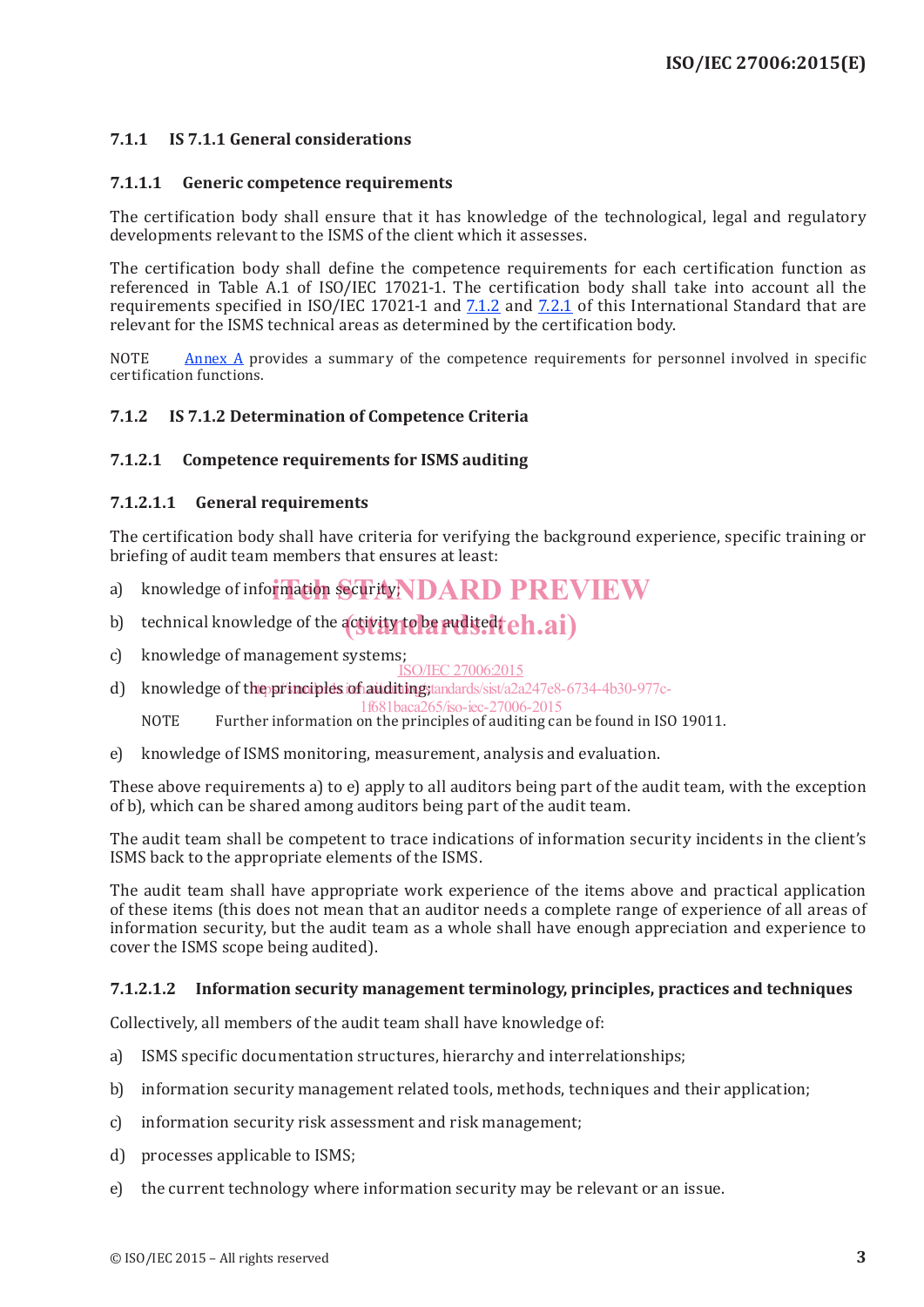## **ISO/IEC 27006:2015(E)**

Every auditor shall fulfil a), c) and d).

## **7.1.2.1.3 Information security management system standards and normative documents**

Auditors involved in ISMS auditing shall have knowledge of:

a) all requirements contained in ISO/IEC 27001.

Collectively, all members of the audit team shall have knowledge of:

- b) all controls contained in ISO/IEC 27002 (if determined as necessary also from sector specific standards) and their implementation, categorized as:
	- 1) information security policies;
	- 2) organization of information security;
	- 3) human resource security;
	- 4) asset management;
	- 5) access control, including authorization;
	- 6) cryptography;
	- 7) physical and environmental security;
	- 8) operations security, including FI-services, ARD PREVIEW
	- 9) communications security, including het work security management and information transfer;
	- 10) system acquisition, development and maintenance; 2015
	- https://standards.iteh.ai/catalog/standards/sist/a2a247e8-6734-4b30-977c-
	- 11) supplier relationships, including outsourced services;<br>[168] haca (6) sec-1f681baca265/iso-iec-27006-2015
	- 12) information security incident management;
	- 13) information security aspects of business continuity management, including redundancies;
	- 14) compliance, including information security reviews.

## **7.1.2.1.4 Business management practices**

Auditors involved in ISMS auditing shall have knowledge of:

- a) industry information security good practices and information security procedures;
- b) policies and business requirements for information security;
- c) general business management concepts, practices and the inter-relationship between policy, objectives and results;
- d) management processes and related terminology.

NOTE These processes also include human resources management, internal and external communication and other relevant support processes.

#### **7.1.2.1.5 Client business sector**

Auditors involved in ISMS auditing shall have knowledge of:

a) the legal and regulatory requirements in the particular information security field, geography and jurisdiction(s);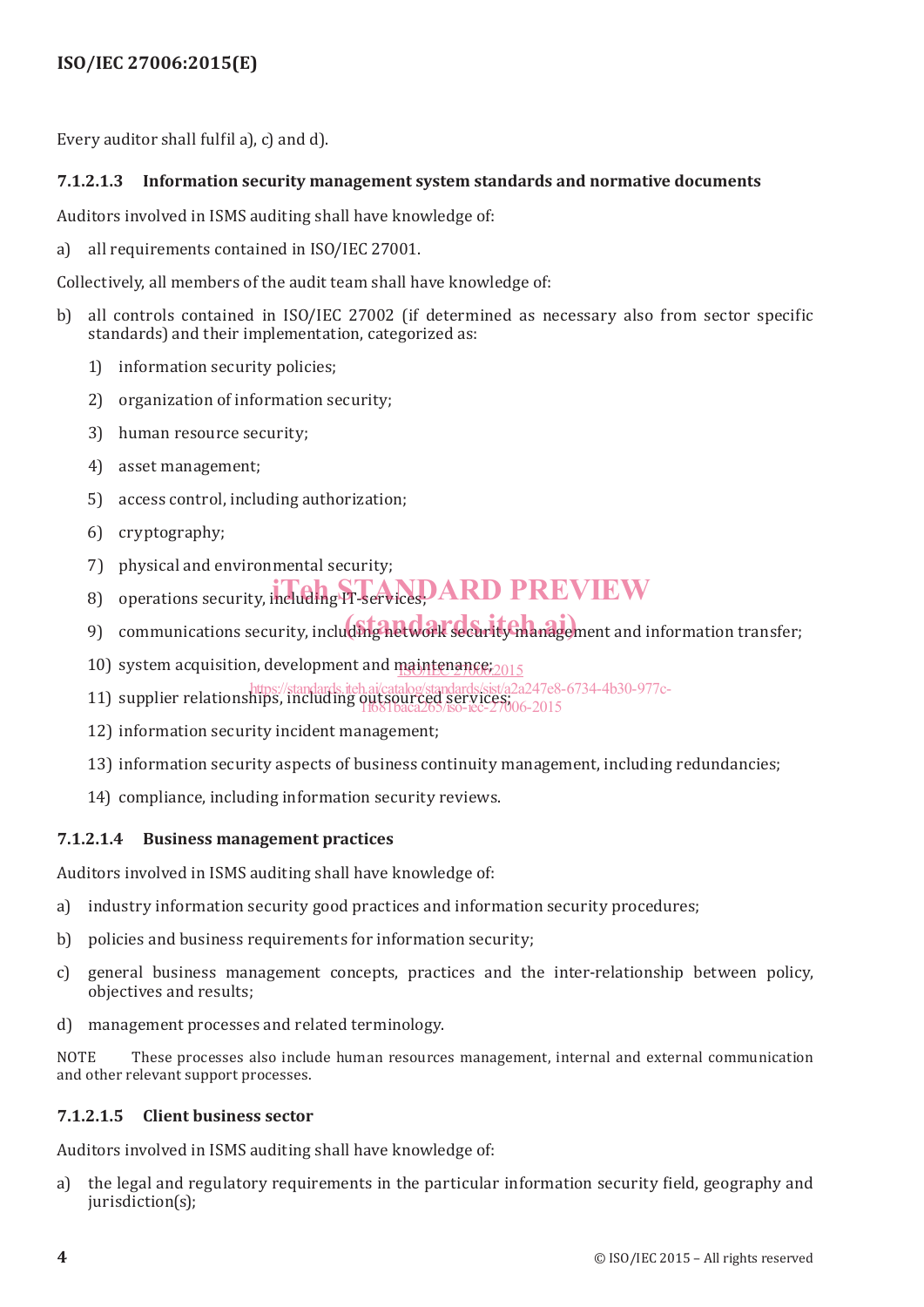NOTE Knowledge of legal and regulatory requirements does not imply a profound legal background.

- b) information security risks related to business sector;
- c) generic terminology, processes and technologies related to the client business sector;
- d) the relevant business sector practices.

The criteria a) may be shared amongst the audit team.

#### **7.1.2.1.6 Client products, processes and organization**

Collectively, auditors involved in ISMS auditing shall have knowledge of:

- a) the impact of organization type, size, governance, structure, functions and relationships on development and implementation of the ISMS and certification activities, including outsourcing;
- b) complex operations in a broad perspective;
- c) legal and regulatory requirements applicable to the product or service.

#### **7.1.2.2 Competence requirements for leading the ISMS audit team**

In addition to the requirements in  $7.1.2.1$ , audit team leaders shall fulfil the following requirements, which shall be demonstrated in audits under guidance and supervision:

- a) knowledge and skills to manage the certification audit process and the audit team;
- b) demonstration of the capability to communicate effectively, both orally and in writing.

## 7.1.2.3 Competence requirements for conducting the application review

https://standards.iteh.ai/catalog/standards/sist/a2a247e8-6734-4b30-977c-

## 7.1.2.3.1 Information security management system standards and normative documents

Personnel conducting the application review to determine audit team competence required, to select the audit team members and to determine the audit time shall have knowledge of:

a) relevant ISMS standards and other normative documents used in the certification process.

#### **7.1.2.3.2 Client business sector**

Personnel conducting the application review to determine the audit team competence required, to select the audit team members and to determine the audit time shall have knowledge of:

a) generic terminology, processes, technologies and risks related to the client business sector.

#### **7.1.2.3.3 Client products, processes and organization**

Personnel conducting the application review to determine audit team competence required, to select the audit team members and to determine the audit time shall have knowledge of:

a) client products, processes, organization types, size, governance, structure, functions and relationships on development and implementation of the ISMS and certification activities, including outsourcing functions.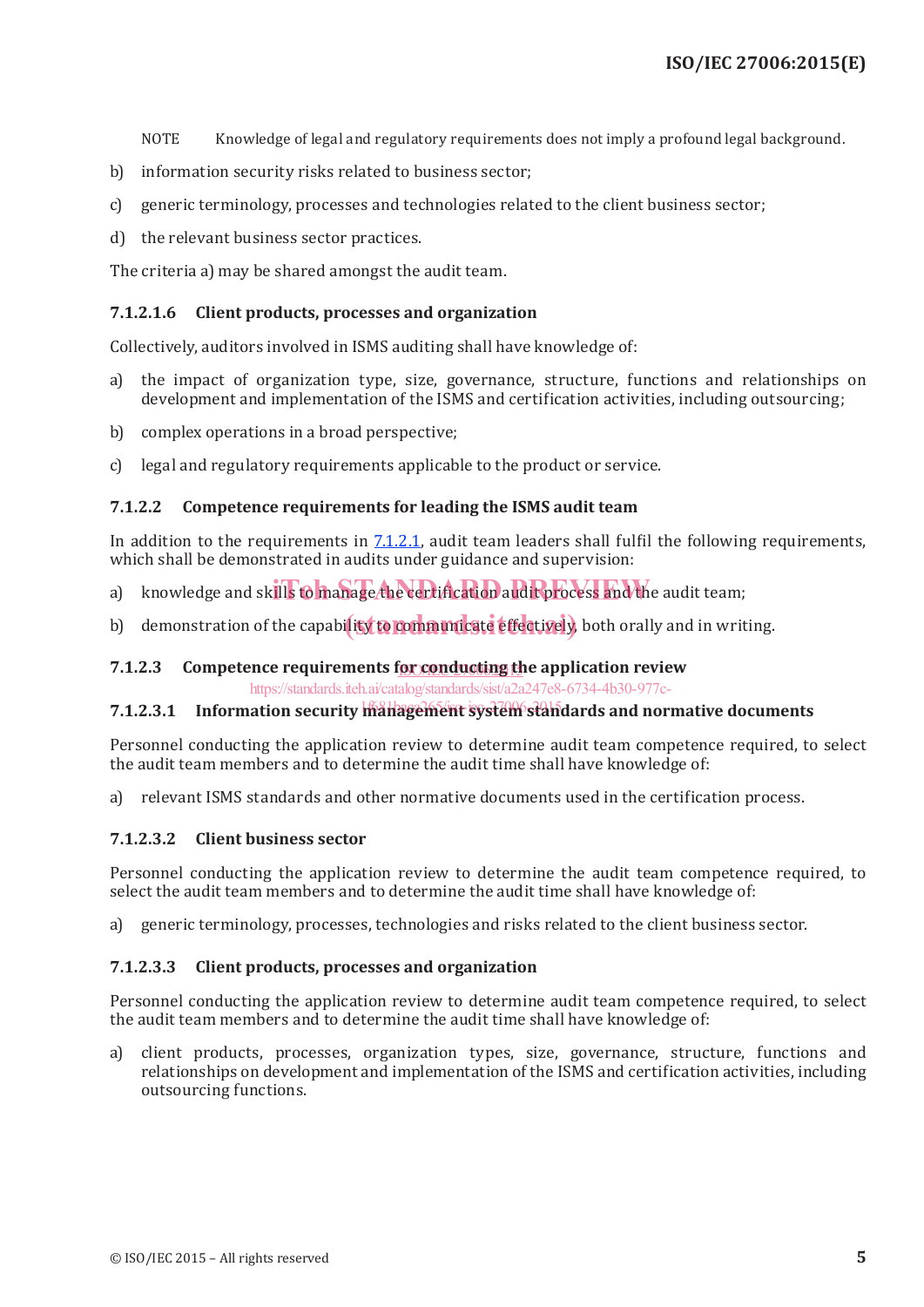## **ISO/IEC 27006:2015(E)**

#### **7.1.2.4 Competence requirements for reviewing audit reports and making certification decisions**

#### **7.1.2.4.1 General**

The personnel reviewing audit reports and making certification decisions shall have knowledge that enables them to verify the appropriateness of the scope of certification as well as changes to the scope and their impact on the effectiveness of the audit, in particular the continuing validity of the identification of interfaces and dependencies and the associated risks.

Additionally, the personnel reviewing audit reports and making the certification decisions shall have knowledge of:

- a) management systems in general;
- b) audit processes and procedures;
- c) audit principles, practices and techniques.

#### **7.1.2.4.2 Information security management terminology, principles, practices and techniques**

The personnel reviewing audit reports and making the certification decisions shall have knowledge of:

- a) the items listed in  $7.1.2.1.2$  a), c) and d);
- b) legal and regulatory requirements relevant to information security.

## iTeh STANDARD PREVIEW

**7.1.2.4.3 Information security management system standards and normative documents** tandards.iteh.ai

Personnel reviewing audit reports and making certification decisions shall have knowledge of:

a) relevant ISMS standards and other normative documents used in the certification process. https://standards.iteh.ai/catalog/standards/sist 1f681baca265/iso-iec-27006-2015

#### **7.1.2.4.4 Client business sector**

Personnel reviewing audit reports and making certification decisions shall have knowledge of:

a) generic terminology and risks related to the relevant business sector practices.

## **7.1.2.4.5 Client products, processes and organization**

Personnel reviewing audit reports and making certification decisions shall have knowledge of:

a) client products, processes, organization types, size, governance, structure, functions and relationships.

## **7.2 Personnel involved in the certification activities**

The requirements of ISO/IEC 17021-1, 7.2 apply. In addition, the following requirements and guidance apply.

## **7.2.1 IS 7.2 Demonstration of auditor knowledge and experience**

The certification body shall demonstrate that the auditors have knowledge and experience through:

- a) recognized ISMS-specific qualifications;
- b) registration as auditor where applicable;
- c) participation in ISMS training courses and attainment of relevant personal credentials;
- d) up to date professional development records;